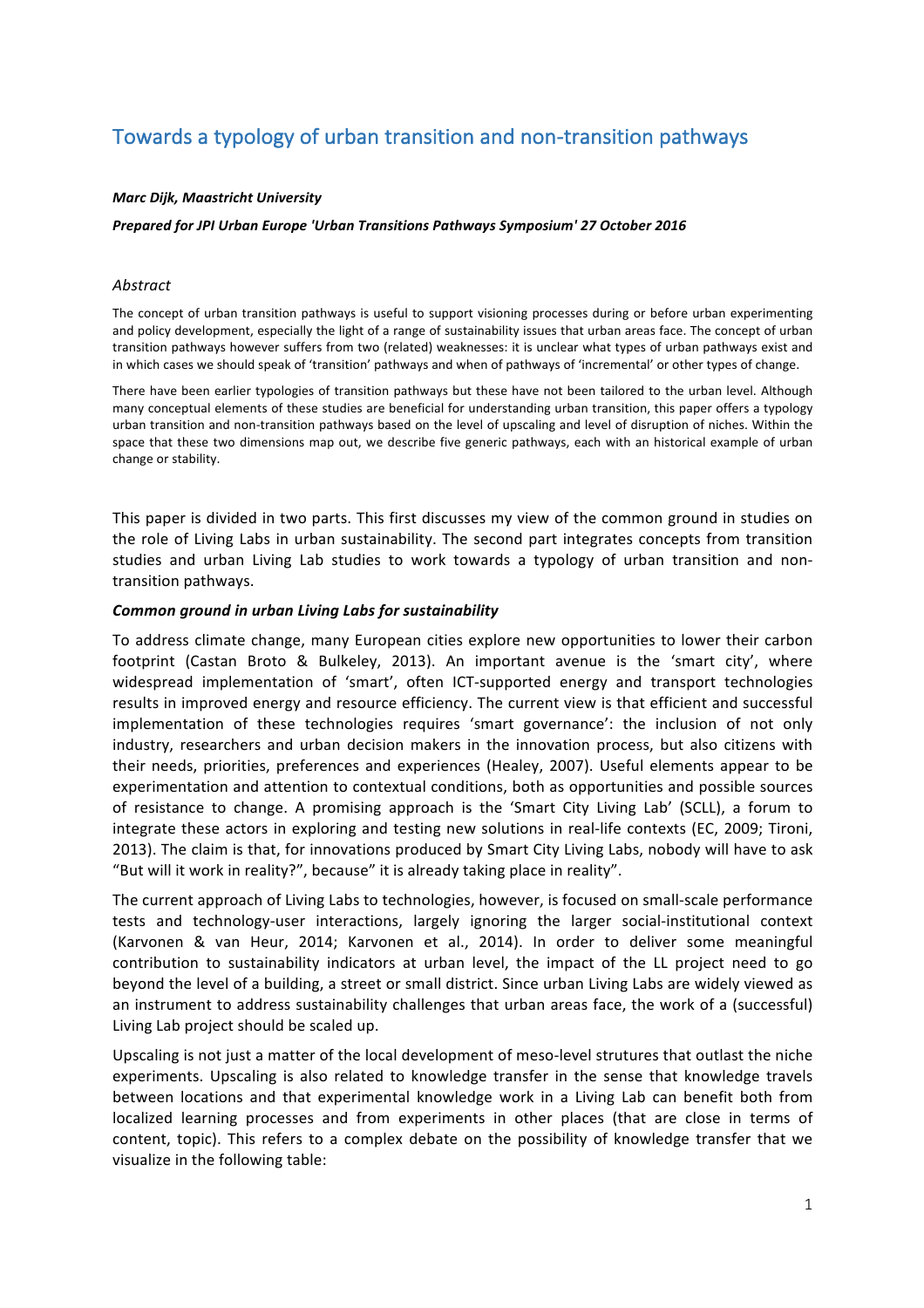|  | Table 1 Views on the transferability of knowledge and relation to upscaling |  |  |
|--|-----------------------------------------------------------------------------|--|--|
|  |                                                                             |  |  |

| View on knowledge transfer                              | Knowledge is contextual | is<br>Knowledge<br>partly<br>contextual    | Knowledge is not<br>contextual                              |
|---------------------------------------------------------|-------------------------|--------------------------------------------|-------------------------------------------------------------|
| <b>Upscaling,</b><br><i>replication</i><br>or<br>growth | replicating Labs (only) | upscaling as emergence of<br>new practices | growth<br>οf<br>use<br>including<br>(only),<br>accumulation |

On the one hand there are arguments that knowledge and learning is so contextual that solutions developed in one place and among a certain group of actors cannot be implemented in other places (see Flyvbjerg 2006, or Coenen et al. 2010). In this case the only thing that can be scaled up is the number of LL's itself. Every street should experiment itself, to put it to the extreme. On the other hand there are arguments and empirical evidence that geographic proximity is not a necessary condition for learning to take place (e.g. Boschma 2005). With reference to innovations like smartphones or TomTom, which are successful in many different places, proponents of this view would argue that once a successful solution is created in one Lab somewhere, it is a matter of diffusion and adoption at other places. My view of upscaling takes broadly the middle ground between these two views (also see Karvonen and van Heur 2014). This implies that solutions cocreated in one Lab somewhere can therefore have impact beyond its particular place, or, the other way around: effective Lab's anticipate upscaling their impact beyond their particular place and group of participants in the trial. Upscaling as emergence of new practices is of a different kind, although it may involve Lab replication and diffusion of use. It is the emergence of a set of new practices (such as new governance practices or mobility practices), learned from practical experiments, in which the innovative practices (i.e. new or at least not widely established ones) expand and gain a level of stability and affect established regimes (broadly in line with Van den Bosch 2010). So they trigger institutional change.

In order to be effective, a Lab needs to anticipate such impact as much as possible: participants need to co-create vision for how the Living lab can relate to broader socio-technical transformation. This visioning process and the related understanding of socio-technical transformation can benefit from transition studies.

Since the middle of the 1990s a socio-technical transition perspective was developed by combining a socio-technical perspective with elements of evolutionary economics (Rip and Kemp, 1998; Hoogma et al., 2002; Geels, 2002, 2005; Geels and Schot, 2007). The common ground seems that transition studies have highlighted more than previous studies the patterns in which established technologies are sometimes abandoned and overthrown by emerging niches. Transitions are considered societal processes of fundamental change not only entailing new technologies but also changes in markets, user practices, infrastructures, cultural discourses, policies and governing institutions. Between these elements, there are continuous dynamic interactions and coevolutionary processes between different structures and practices of the system and its subsystems (Kemp, 1994; Geels and Schot, 2007). Transitions are long-term processes (often referred to as 'generations'). Research on transitions offers insights about processes, events and agents and their role in influencing or building-up on a transition as well as how processes, events and agents interact throughout a transition.

The transition perspective is applied to explain dynamic *stability* and incremental change on the one hand, and radical innovations and system *change* on the other. To explain stability, the notion of sociotechnical regime plays an important role. It refers to the socio-technical system that has grown between the hardware, user perspectives and practices (reflecting their preferences and endorsed social connotations), producer capabilities, business models and production technologies,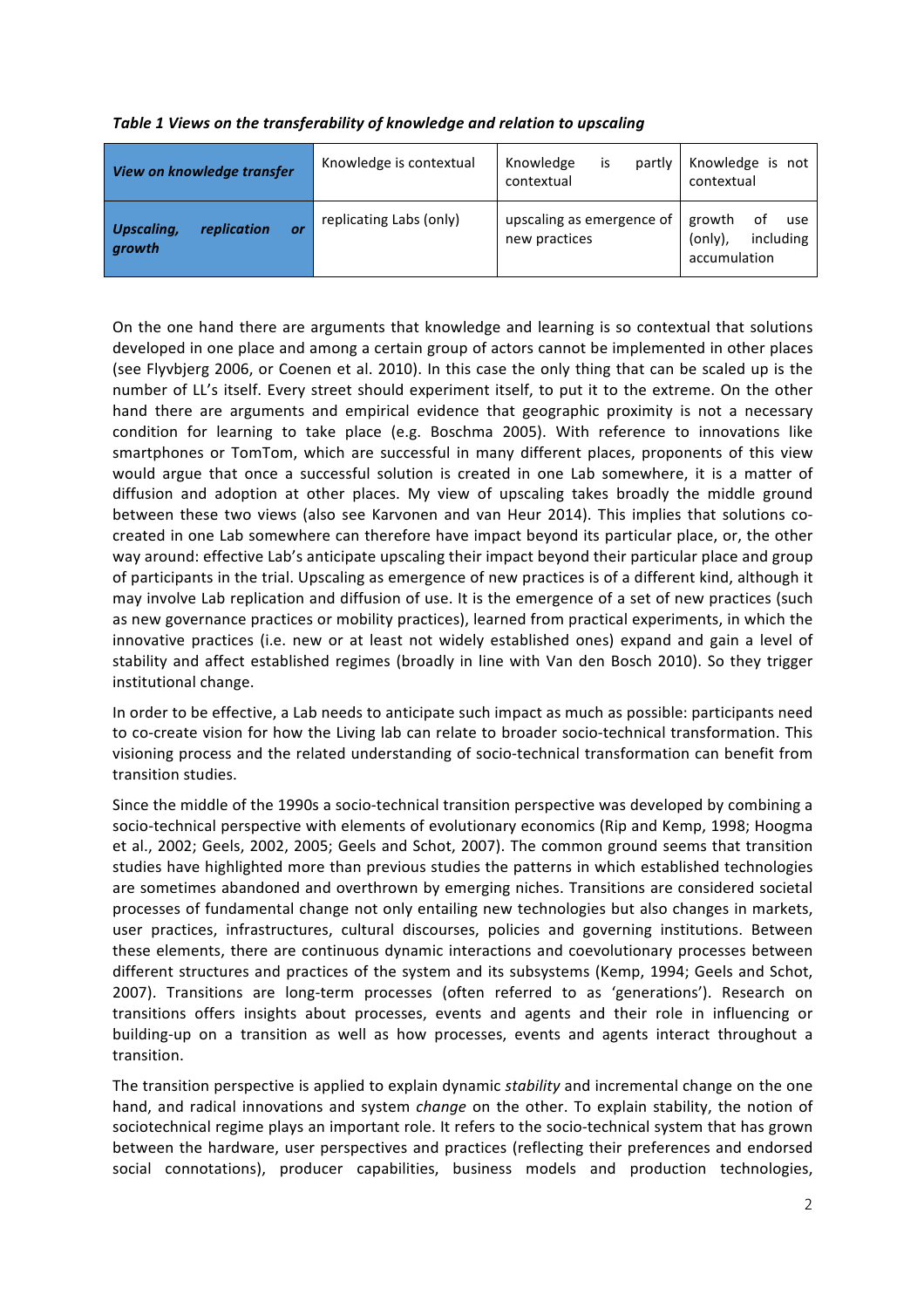regulations, and supporting institutions, etc. Regimes are socio-technical *ensembles* that have been aligned and, over time, reproduce the conditions for their own continuation. For example, for the practice of travelling the prevailing automotive regime is based on private vehicles with internal combustion engines, an example of a socio-technical system in which dynamic stability is obtained through economies of scale and scope, sunk costs (in production tools, infrastructures etc.) and social expectations and learning (in travel times, cost and convenience etc.). Although alternative regimes can be contemplated, they are not easily realized because they would have to go through a process of emergent realignment during which they must compete against well-developed alternatives.

To explain change, transition studies use concepts such as 'niches', which are protected spaces where potentially radical innovations emerge, and 'socio-technical landscape', which are external developments that can create pressure on existing regimes. The key idea is that regime shift (i.e. transition) emerges from the interactions between niche, regime and landscape dynamics. These interactions can proceed in various forms, but one pattern has received most attention in early transition studies (Geels, 2002), comprising of three interrelated processes: (1) niche innovations build up internal momentum over time, (2) landscape changes put the regime 'under pressure', and (3) regime destabilization offers windows of opportunity for niche innovations to be scaled up, displace the old and establish a new regime.

Outside the field of transition studies  $-$  in studies of socio-technical change and urban studies- a similar notion as regime (stability) have been labelled obduracy (Hommels 2005).

## *Beyond the state of the art: toward a typology of urban transition pathways*

In studies of transition (especially those from a multi-level perspective) there is an often an implicit emphasis on national or sectoral scale transitions, neglecting other spatial scales. In cities, for instance, there is a meta-regime for urban planning and governance that tries to coordinate the spatial interaction and competition of sectoral regimes (mobility, energy, housing, water, industry etc.) (Raven, 2016). Transitions approaches have said little about cities and what the multi-level perspective on systemic transitions can contribute to understanding urban social-technical transitions.

Nevertheless, various scholars have applied the concept of social-technical transition to promote sustainability in practice (also including urban practice). Approaches such as strategic niche management (SNM) and transition management, address how policy and governance can shape the multi-level dynamics. The first process, niches building up momentum, has received most consideration. Kemp et al. (1998) described how niche innovations can gain momentum through the building of social networks around a new practice in which more and more diverse actors become enrolled, and through collective learning processes. Through practical experiments – for instance, the introduction of 350 lightweight electric vehicles for everyday use in Mendrisio, Switzerland, in the 1990s (Hoogma et al. 2002) - niche actors learn about technical design, production, infrastructures, markets, cultural meaning and regulation and policy-making. Policymakers should act as enablers and catalyst rather than regulators or technology sponsors. Price incentives have a role to play in transitions, but are insufficient to trigger them. Transition management (TM) has a broader scope than strategic niche management, applying the transition concept to promote sustainability initiatives, policy and activism. It tries to empower and mobilize the undercurrent of sustainable development by offering a framework and language for systemic change (Loorbach,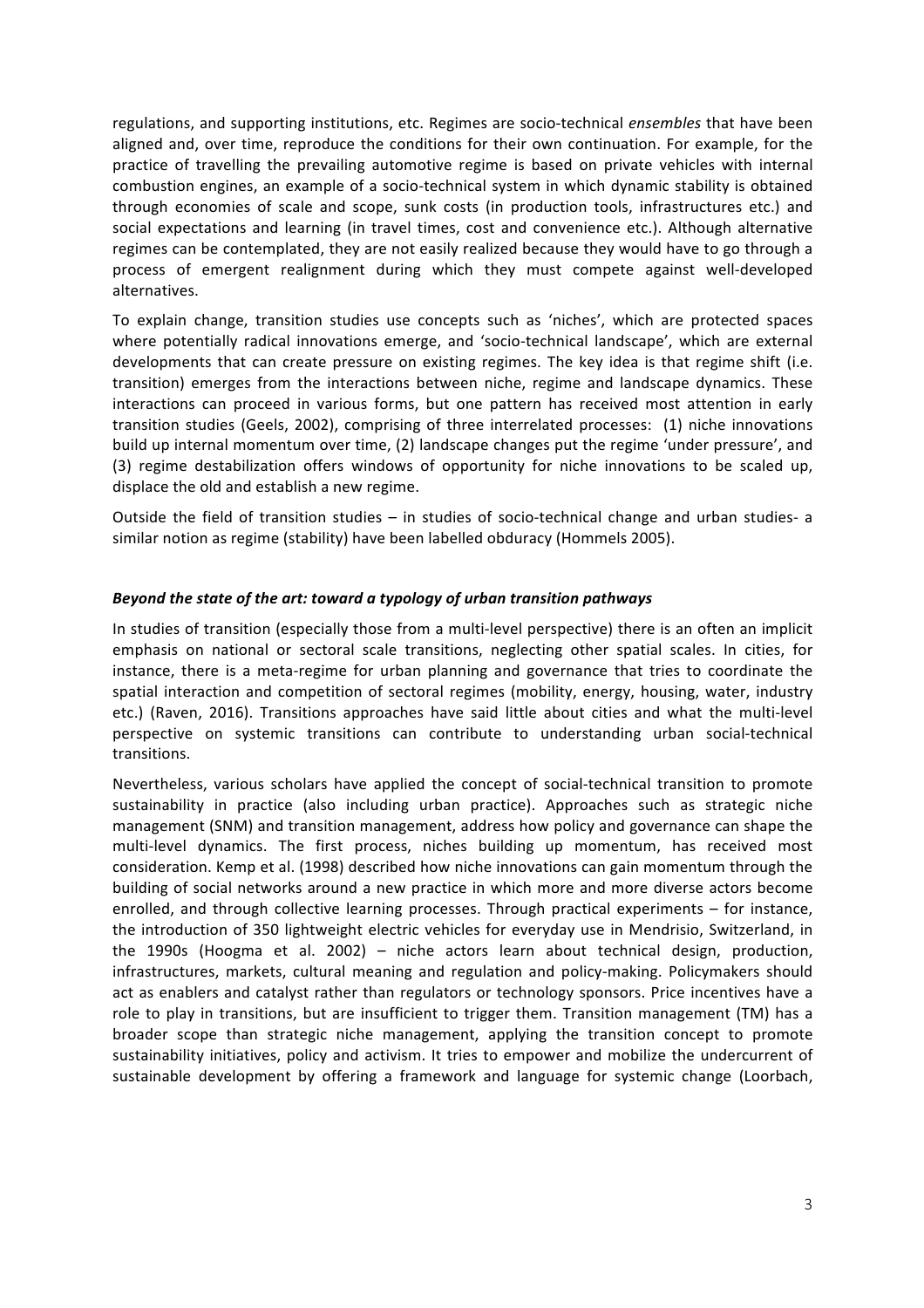2007), such as long-term thinking, multiple domains and actors, learning, system innovation and maintaining a wide playing field (Rotmans et al., 2001) $^1$ .

In the socio-technical transition perspective fundamental change and stability is explained through protected niches that either are or are not scaled up through wider adoption, or by multiplying and eventually coalescing. As Evans & Karvonen (2011) note, Living Labs constitute classic niches for innovation in this sense, as arrangements 'built between actors to support the innovation in very specific time and space contexts' (Beridge and Guy: 675) that shelter it from wider political and economic pressures. As in SNM and transition management approaches, LL's are explicitly experimental, but this is different from niches described in various historic transition studies in which there was usually no deliberate strategy to create spaces for experimentation.

How will new urban experiments and Living Labs, viewed as socio-technical niches, co-evolve with the established, the urban regime - so what may be knock-on effects of the niche scaling up? Geels and Schot (2007) have proposed a typology of transition pathways (i.e. of multi-level interaction patterns). Interpreting their typology with the Regime Evolution Framework (Dijk et al. 2015) we can sketch six different stylized urban pathways (see *Figure* 1):

**Pathway 1: Stable, but minor add-on.** In this pathway, the niche scales-up but stays relatively small, co-existing with the (sub)regime(s) in a neutral way. The niche simply forms an additional practice in the sector. An example is the introduction of Park & Ride facilities in Utrecht, as in many cities.

**Pathway 2: Niche dies soon.** After some growth of the niche based on initial enthusiasm, challenging the regime, upscaling stalls and success is regarded unlikely when facing the regime, causing disappointment and implosion of the niche practice. An example is Aramis, a Personal Rapid Transit system in Paris in the 1970s.

**Pathway 3: Stable, but minor regime innovation**. In this pathway, the niche grows but within the regime, and stays small. An example is the introduction of bus lanes in many cities.

**Pathway 4: Battle towards regime incorporation.** The niche continues to scale up but triggers acceleration of innovation in the regime as well. Innovation momentum alternates between niche and regime, with symbiotic relations between niche and regime elements occurring. In the end regime elements benefit most from the symbiosis, and the regime stays in place although in a reorganized way (with many niche elements incorporated; i.e. hybridisation). An example is the introduction of a metro system in Stockholm amidst a composite regime of car, bicycle and tram/bus mobility 1950-1980).

**Pathway 5: Battle to transition.** The niche continues to scale up but triggers acceleration of innovation in the regime as well. Innovation momentum alternates between niche and regime, with symbiotic relations between niche and regime elements occurring. In the end niche elements benefit most from the symbiosis, and a new order in the sector based on the niche practice emerges (with many old regime elements having a role in the new order). An example is the transition from horsedrawn mobility to automobiles in US cities (1880-1930).

**Pathways 6: Steady transition.** The niche continues to scale up but triggers no acceleration of innovation in the regime. A new order in the sector based on the niche practice emerges (with hardly any old regime elements having a role in the new order). An example is the transition in

<u> 1989 - Johann Barn, mars ann an t-Amhain an t-Amhain an t-Amhain an t-Amhain an t-Amhain an t-Amhain an t-Amh</u>

 $1$  TM has been employed in a range of contexts in practice, but this was practically always as an additional project to the established policy cycle, so contrary to the philosophy of TM as meta-governance (see e.g. Kemp et al, 2011). Nevens et al (2013) have proposed to apply TM at urban level, relabelling some of the elements (e.g transition arena as 'urban transition lab'), but the merits of this are only expected over the next years when the planned experiments will be evaluated.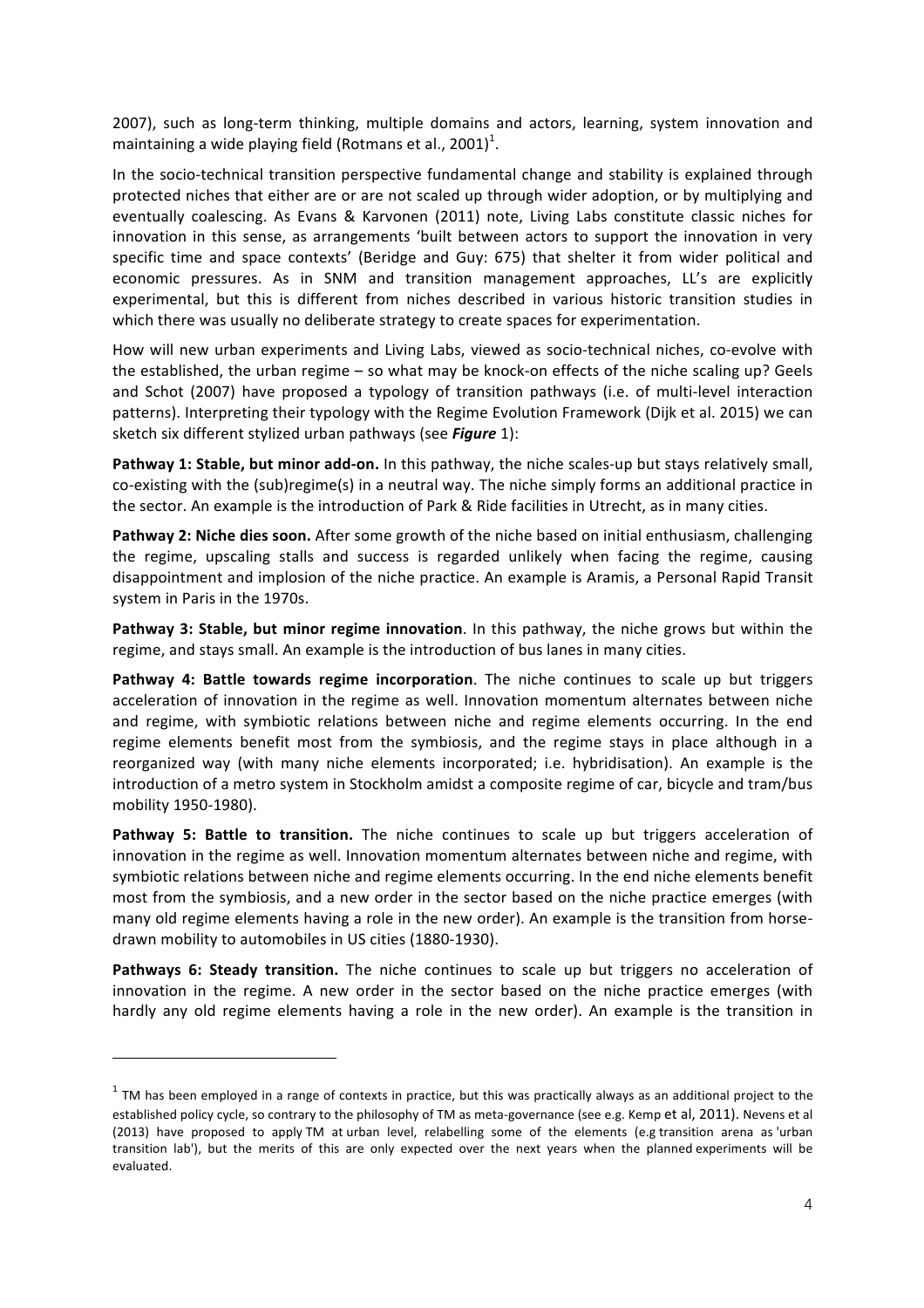urban planning in cities in Eastern Europe (1990-2000) amidst the shift of national context from socialism to liberal-capitalism.



## *Figure 1: Six stylized urban pathways*

In future Living Lab projects, this typology may support the visioning process.

## **Barriers to and strategies for upscaling**

As Figure 1 indicates, upscaling is a key mechanism for a pathway to unfold. An important question is what are barriers to upscaling and how may these be anticipated? Vreugdenhil et al. (2010) discuss constraints on the effectiveness of pilot projects (in many ways very similar to LL projects), in the sense of factors that limit upscaling one or more dimensions of the project into the policy process and or repetition of the project on a comparative scale. They group constraints in five categories. The first is *limited representativeness*, which implies that the design, conditions and results of pilot projects are of only limited applicability to new projects and so the usefulness of the pilot projects in new situations is subject to doubt (Martin and Sanderson 1999, Hoogma et al. 2002). In addition to the general issue of the contextual dependency of knowledge (Flyvbjerg 2006), reasons for the limited representativeness lie in the specific conditions and design of the pilot project. By using confined scales that reduce uncertainties and risks or by enhancing the availability of resources, the representativeness of pilot projects for standard projects is reduced. Scaling up from the pilot project conditions implies that the complexity of the problem increases (e.g. Mitleton-Kelly 2003, Collins and Ison 2006). Strategies to reduce or cope with this hurdle include the provision of explanations about the contextual dependency of the knowledge. The particulars of the context help to determine what is transferable and what is not. Additionally, the inclusion of future users through open governance styles and co-financing arrangements increases their commitment. At the same time, the innovation can be tailor-made for further implementation, because users are involved in the design process.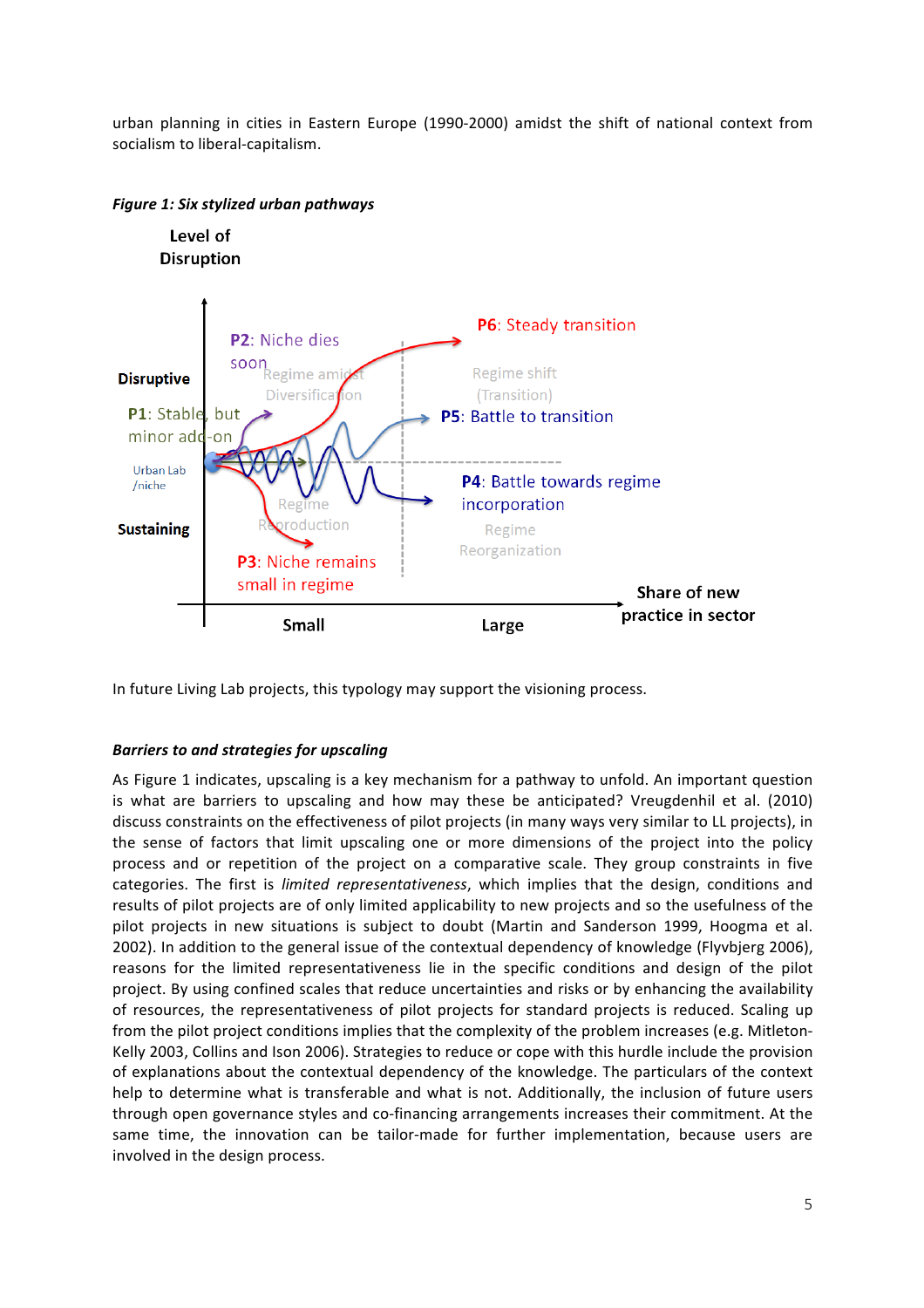The second constraint on upscaling, *limited learning*, implies that the different types of knowledge developed within the pilot are not transferred to future users. Reasons include the low quality and short duration of monitoring; problems with attributing change to specific factors (Martin and Sanderson 1999); a lack of comprehensive knowledge, that is, no single actor has an overview of all the options, mechanisms and impacts; and the limited impact of information on decision making in contrast to ideology and interest (Weiss 1980). Knowledge of a soft or tacit nature is particularly difficult to transfer. Pilot initiators indicated that they developed enthusiasm during the pilot project, but were not able to influence users positively afterwards. Social learning and its associated open governance style can function as a means to reduce or prevent such a hurdle from arising in the actor network (Muro and Jeffrey 2008). By stimulating social learning in the pilot project, more actors will understand the pilot and their dependencies upon other actors and the level to which they feel ownership over the pilot will increase.

Thirdly, *lack of institutionalization* can limit effective upscaling, which implies that the innovation has not been internalized as an option on the list of options of a future user. Many users, particularly governmental bodies, are restricted to choosing from an approved list of options. If the innovation has not yet received an official stamp of approval, it may not represent a feasible option for such a user. Strategies to reduce this hurdle include the early identification of potential future users or application sites and of the nature of what ought to be diffused, such as an artefact or soft knowledge. These users can then become familiar with the pilot project and can indicate their requirements for institutionalization. Additionally, the development of multiple successful pilots means that the successful innovative practices have become common practice. Moreover, despite the idea of tolerating failure so as to encourage learning, successful implementation of an innovation is needed for diffusion. Failures are difficult to sell.

A fourth possible constraint, *poor timing*, implies that by the time the pilot is finished, the policy climate no longer supports the adoption of the innovation, because the policy climate has changed during the course of the pilot (Liebowitz and Margolis 1995, Morris and Chiu 2001, Cabinet Office 2003). More generally, the market is lacking. This is also reflected in a lack of urgency to change existing practices. A potential strategy to deal with this hurdle is to maintain flexibility in the pilot so that it can be adjusted to developments that may arise.

Fifth and final constraint is a *wait-and-see attitude*. In many of the pilot projects, a wait-and-see attitude to diffusion occurs. Either diffusion is expected to occur by itself or strategies to enhance the diffusion of knowledge and learning are put in place after the pilot ended. Reasons included:  $(1)$ it is common practice to consider knowledge dissemination only after a project is concluded,  $(2)$ diffusion goals are not explicitly included in the pilot and so no budget is made available for achieving them, and (3) pilot projects are approached as routine projects that can be closed after pilot implementation and monitoring ends and participants return to their daily work. Accordingly, the overarching strategy related to this hurdle is a meta-strategy with two components, namely:  $(1)$ to include diffusion strategies within the pilot and (2) to put them in place at an early stage, because many of the strategies need time to become effective.

In future Living Lab projects, these five constraints should be examined for each of the city cases, reflecting which constraint is most applicable, and how it can be anticipated.

In summary, this short paper has sketched some common ground on the role of Living Labs in urban sustainability. Urban experimenting is widely seen as necessary to 'rediscover' pathways to urban sustainability. My contribution is a typology of urban transition pathways with 'level of upscaling' and 'level of disruptiveness' as key dimensions. In my view transition should not be an aim (of experiments) in itself. Reorganization of existing urban regimes may lead to sustainability too. Upscaling from experiment scale to urban scale is significant in order reach sufficient sustainability impact. This is not diffusion of the solution, but involves socio-technical change. This should thus be an aim. Key question therefore should be: what are barriers in upscaling of (successful) experiments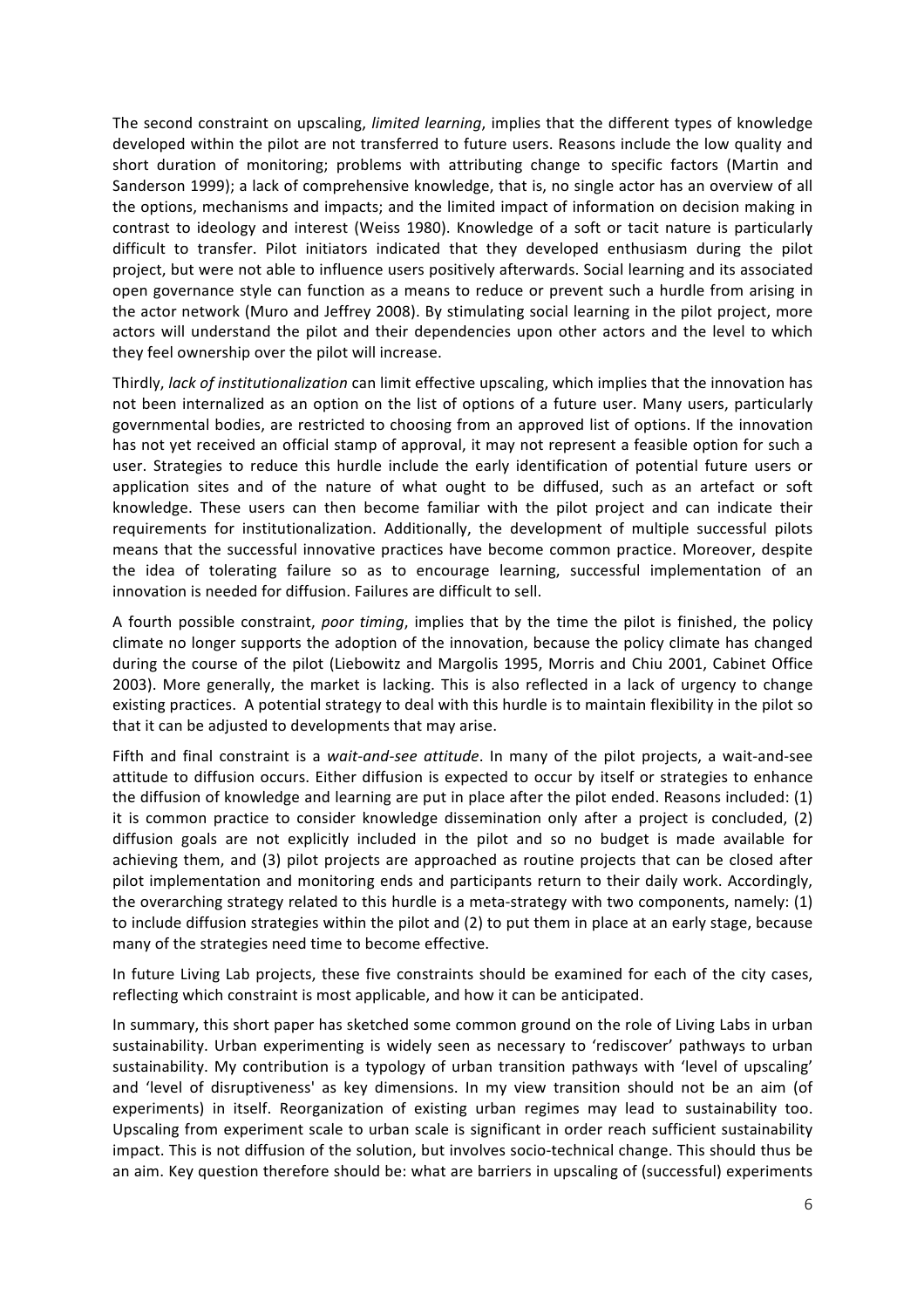of sustainable practices to urban level? How can we anticipate barriers in upscaling during (design of) the experiment?

#### References

Boschma, R. (2005). "Proximity and innovation: a critical assessment". Regional Studies, 39(1): 61-74

Castan Broto, V., & Bulkeley, H. (2013). A survey of urban climate change experiments in 100 cities. Global Environmental Change, 23: 92-102.

Collins, K. and R. L. Ison. 2006. Dare we iump off Arnstein's ladder? Social learning as a new policy paradigm. Proceedings PATH (Participatory Approaches in Science & Technology) Conference 4-7 June 2006, Edinburgh, Scotland.

Coenen, L., Raven, R., and Verbong, G. (2010) "Local niche experimentation in energy transitions: a theoretical and empirical exploration of proximity advantages and disadvantages", Technology in Society, 32(4): 295-302

Dijk, M., Orsato, R., Kemp, R. (2015) Towards a regime-based typology of market evolution, Technological Forecasting and Social Change 92, 276-289

European Commission [EC] (2009), Living Labs for user-driven open innovation: An overview of the Living Labs methodology, activities and achievements, Brussels, European Commission, Information Society and Media.

Evans, J., and Karvonen, A. (2013). "Give me a laboratory and I will lower your carbon footprint!" – urban laboratories and the governance of low carbon futures. International Journal of Urban and Regional Research, 38(2): 413-430.

Flyvbjerg, B. 2006. Five Misunderstandings About Case Study Research. Qualitative Inquiry 12 (2):219-245.

Geels, F.W., 2002. Technological transitions as evolutionary reconfiguration processes: a multi-level perspective and a case-study. Research Policy 31 (8/9), 1257-1274

Geels, F. (2005). Technological Transitions and System Innovations: a co-evolutionary and sociotechnical analysis. Cheltenham, UK, Edward Elgar.

Geels, F. and J. Schot (2007). "Typology of sociotechnical transition pathways." *Research Policy* 36(3): 399-417.

Healey, P. (2007) Urban Complexity and Spatial Strategies: Towards a Relational Planning for Our Times. London and New York: Routledge.

Hommels, A. (2005b). Studying Obduracy in the City: Towards a Productive Fusion between Technology Studies and Urban Studies. Science, technology, and human values, 30(3), 323-351.

Hoogma, R, Kemp, R. Schot, J. and Truffer, B. (2002). Experimenting for Sustainable Transport. The Approach of Strategic Niche Management, EF&N Spon, London.

Karvonen, Andrew, and Bas van Heur. 2014. "Urban Laboratories: Experiments in Reworking Cities." International Journal of Urban and Regional Research 38 (2): 379-92. doi:10.1111/1468-2427.12075

Karvonen, A., Evans, J., & van Heur, B. (2014). The Politics of Urban Experiments: Radical Change or Business as Usual? In M. Hodson & S. Marvin (Eds.), After Sustainable Cities? (pp. 104-115). London: Routledge.

Kemp, R., J. Schot and R. Hoogma (1998). "Regime shifts to sustainability through processes of niche formation: The approach of strategic niche management." *Technology Analysis & Strategic Management* 10(2): 175-198.

Loorbach, D. 2007. Transition management: new mode of governance for sustainable development, International Books, Erasmus University Rotterdam.

Malerba, F., Nelson, R., Orsenigo, L., Winter, S., 1999. History friendly models of industry evolution: the case of the computer industry. Ind. Corp. Chang. 8, 3-40.

Martin, S., and I. Sanderson. 1999. Evaluating public policy experiments: Measuring outcomes, monitoring processes or managing pilots. *Evaluation* 5:245.

Mitleton-Kelly, E. 2003. Ten Principles of Complexity & Enabling Infrastructures. Pages 23-54 in E. Mitleton-Kelly, editor. *Complex Systems & Evolutionary Perspectives of Organisations: The Application of Complexity Theory to Organisations*. Elsevier, Amsterdam, The Netherlands